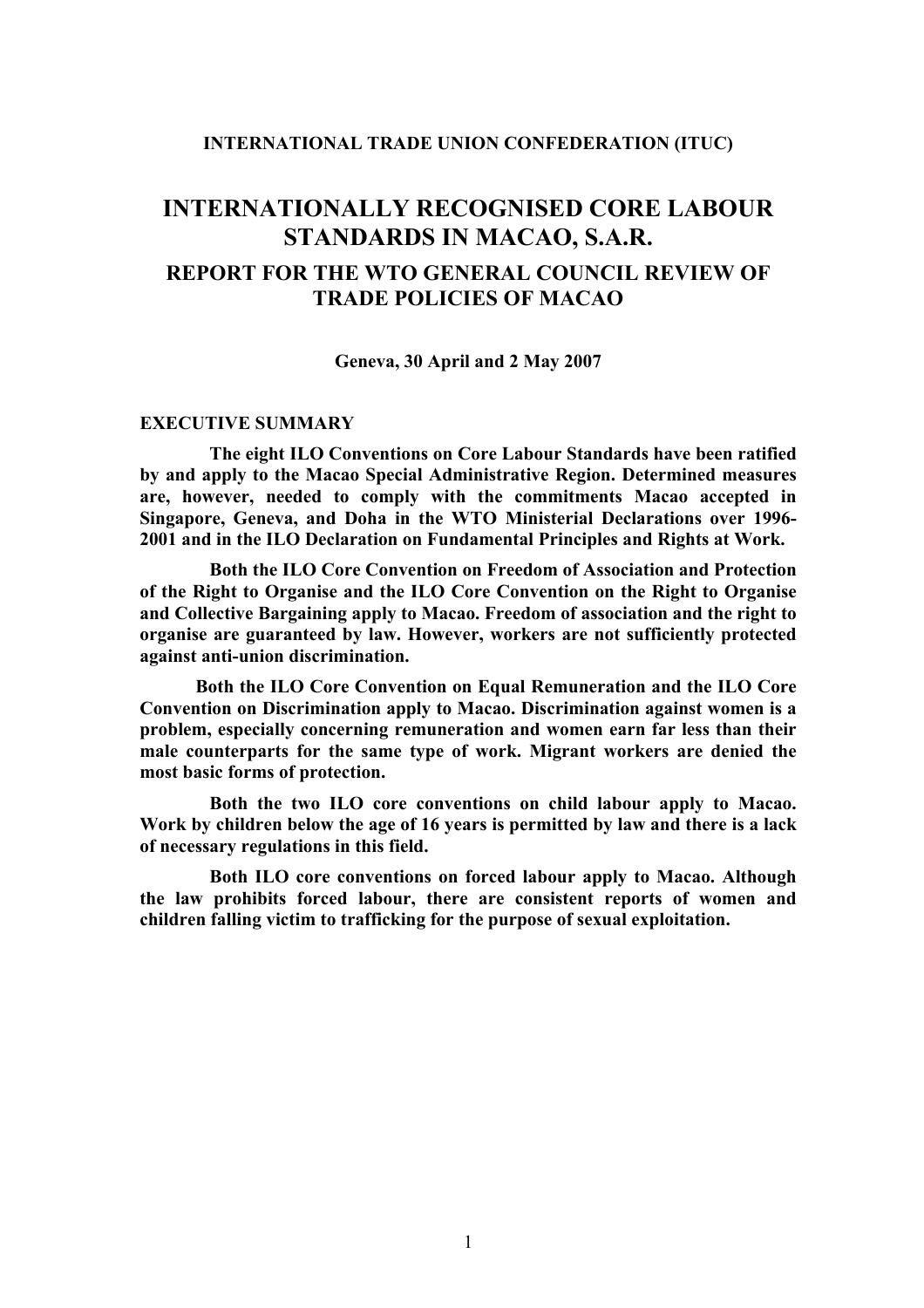# **INTERNATIONALLY-RECOGNISED CORE LABOUR STANDARDS IN MACAO**

#### **Introduction**

This report on the respect of internationally recognised core labour standards in Macao is one of the series the ITUC is producing in accordance with the Ministerial Declaration adopted at the first Ministerial Conference of the World Trade Organisation (WTO) (Singapore, 9-13 December 1996) in which Ministers stated: "We renew our commitment to the observance of internationally recognised core labour standards." The fourth WTO Ministerial Conference (Doha, 9-14 November 2001) reaffirmed this commitment. These standards were further upheld in the International Labour Organisation (ILO) Declaration on Fundamental Principles and Rights at Work adopted by the 174 member countries of the ILO at the International Labour Conference in June 1998.

Pursuant to an agreement signed by China and Portugal on 13 April 1987, Macao became the Macao Special Administrative Region (SAR) of China on 20 December 1999. China has promised that, under its "one country, two systems" formula, China's economic system will not be practiced in Macao, and that as provided for in the Basic Law of the Macao SAR, Macao will enjoy a high degree of autonomy in all matters except foreign and defence affairs for the next 50 years.

In particular, the Basic Law stipulates that international labour conventions that applied before the handover remain in force. Since 1999, further core international labour conventions have been made applicable, as specified below.

Macao's economy has remained one of the most open in the world since it was handed back to China in 1999. It is trade oriented, with the value of exports and imports amounting to 60% of GDP. China is its main trading partner, with close to 50% of both imports and exports being with that country. Apparel manufacturing and tourism are the foundation of the economy. Although the territory was hit hard by the 1997-98 Asian financial crisis and the global downturn in 2001, it has since recovered strongly, with economic growth of 10.1% in 2002, 14.2% in 2003, 28.6% in 2004 and 6.7% in 2005. The economic boom has been fuelled by gambling and tourism, as well as the construction necessary to support such activities. Macao's GDP amounted to US \$ 11.56 billion in 2005 with GDP per capita at US \$ 24,300.

The labour force of 248,000 workers is mainly employed in services, which account for 92.7 percent of GDP. Industry accounts for 7.2 percent of GDP. The official unemployment rate was 4.1% in 2005, although trade unions in Macao estimated the real unemployment rate to be 6%.

#### **I. Freedom of Association and the Right to Collective Bargaining**

Both ILO Convention No. 87 (1948) on Freedom of Association and Protection of the Right to Organise and ILO Convention No. 98 (1949) on the Right to Organise and Collective Bargaining have been ratified by Macao and have been applicable to the Macao Special Administrative Region since December 1999.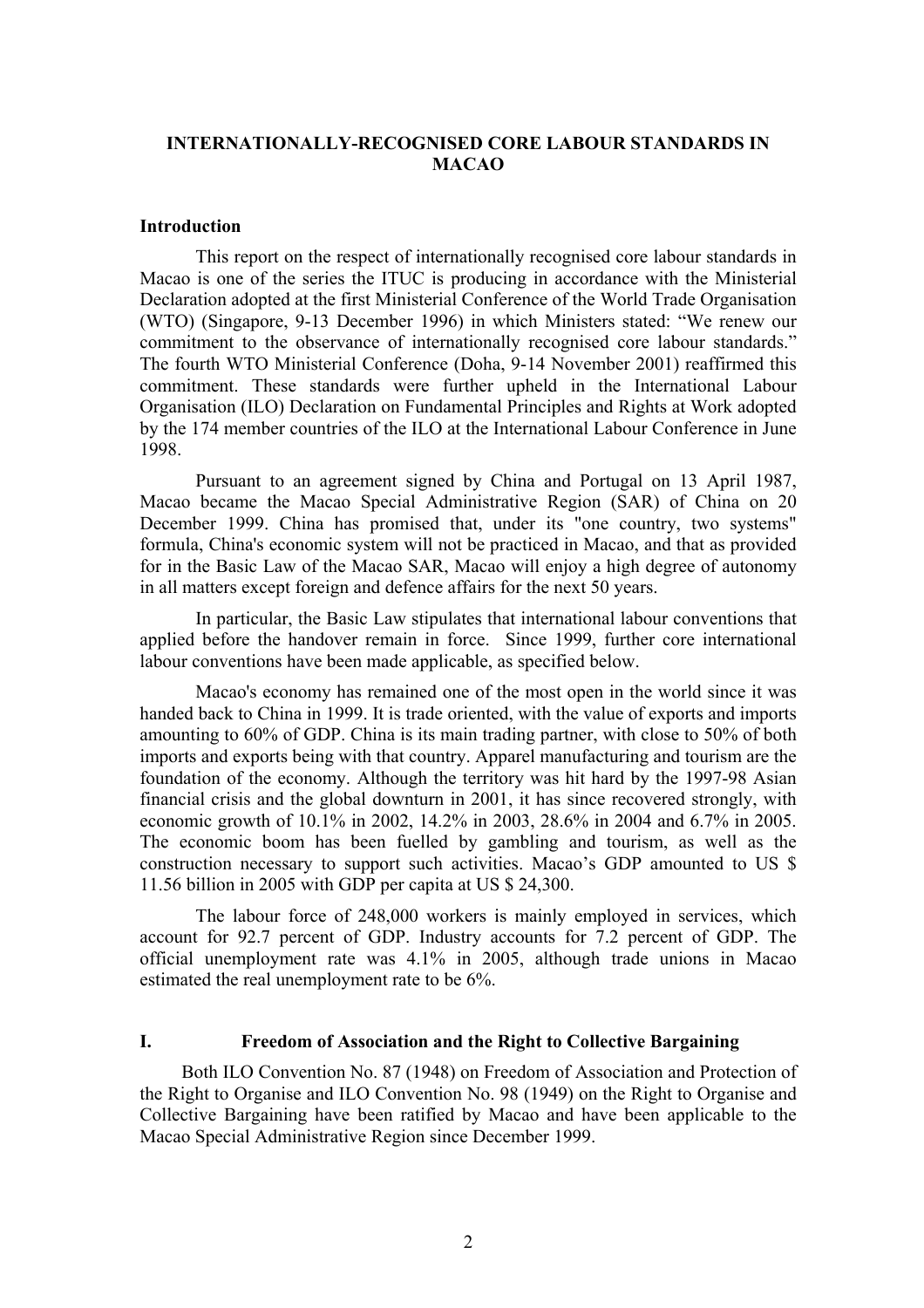Freedom of association is guaranteed under section 4 of Law No. 2/99/M. Trade unions may be formed and any worker is free to join a trade union. Section 45 of Decree-Law No. 24/89/M prohibits the dismissal of workers on the grounds of their membership of a trade union or their trade union activities. Section 347 of the Penal Code is intended to prevent public authorities from interfering in workers' freedom of association.

However, new guidelines developed by the Commission Against Corruption (CCAC) appear to require that civil servants must obtain approval from their managers before joining associations or becoming leading figures in labour associations.

Moreover, certain groups of workers still face problems when it comes to organising. Hence, in 2006 the ILO Committee of Experts on the Application of Conventions and Recommendations (CEACR) called on the government to fully ensure that domestic workers have the right to organise, as they are explicitly disqualified of this right by Decree-Law No. 24/89/M on labour relations. A new bill amending labour legislation, described below, is intended to cover these workers.

Section 6 of Decree-Law No.24/89/M provides that agreements concluded between employers and workers shall be valid. However, it does not state explicitly that such agreements should be concluded or that they should involve collective bargaining.

According to the government, a bill amending labour legislation, and covering the right of association and collective bargaining, is at an advanced stage. Reports in April 2007 suggest that the Executive Council of Macao has discussed a revised draft of the Bill and plans to send it to the Legislative Assembly in the near future for discussion and approval. Earlier drafts were rejected by Macao trade unions and associations.

The ILO Committee of Experts has requested the government to take measures to ensure that the legislation affords the guarantees set out in the relevant ILO Convention, stressing that the right to collective bargaining should cover all workers including non-resident workers and home workers. The Committee has reiterated that the future Act should expressly address this issue, forbid collective bargaining by a group of non-unionised workers where a trade union exists in the enterprise or the institution, and cover the right to collective bargaining of public servants not engaged in the administration of the State.

According to the ILO Committee of Experts, legislation which allows the employer in practice to terminate the employment of a worker on condition that the compensation provided for by law in all cases of unjustified dismissal (or unilateral termination of the employment) is paid, when the real motive is trade union membership or activity, is inadequate under the terms of Convention No. 98. Rather, the most appropriate measure is reinstatement.

The ILO Committee of Experts has therefore urged the government to take the necessary measures to ensure that the legislation protects all workers against acts of anti-union discrimination (including the unilateral termination of contract, transfers, demotion, etc.) for trade union membership or union activities and that such protection should be accompanied by rapid proceedings and sufficiently dissuasive penalties. Necessary measures are requested to ensure that the legislation affords the guarantees set out in the Convention, including collective bargaining, to all workers including nonresident workers and home workers.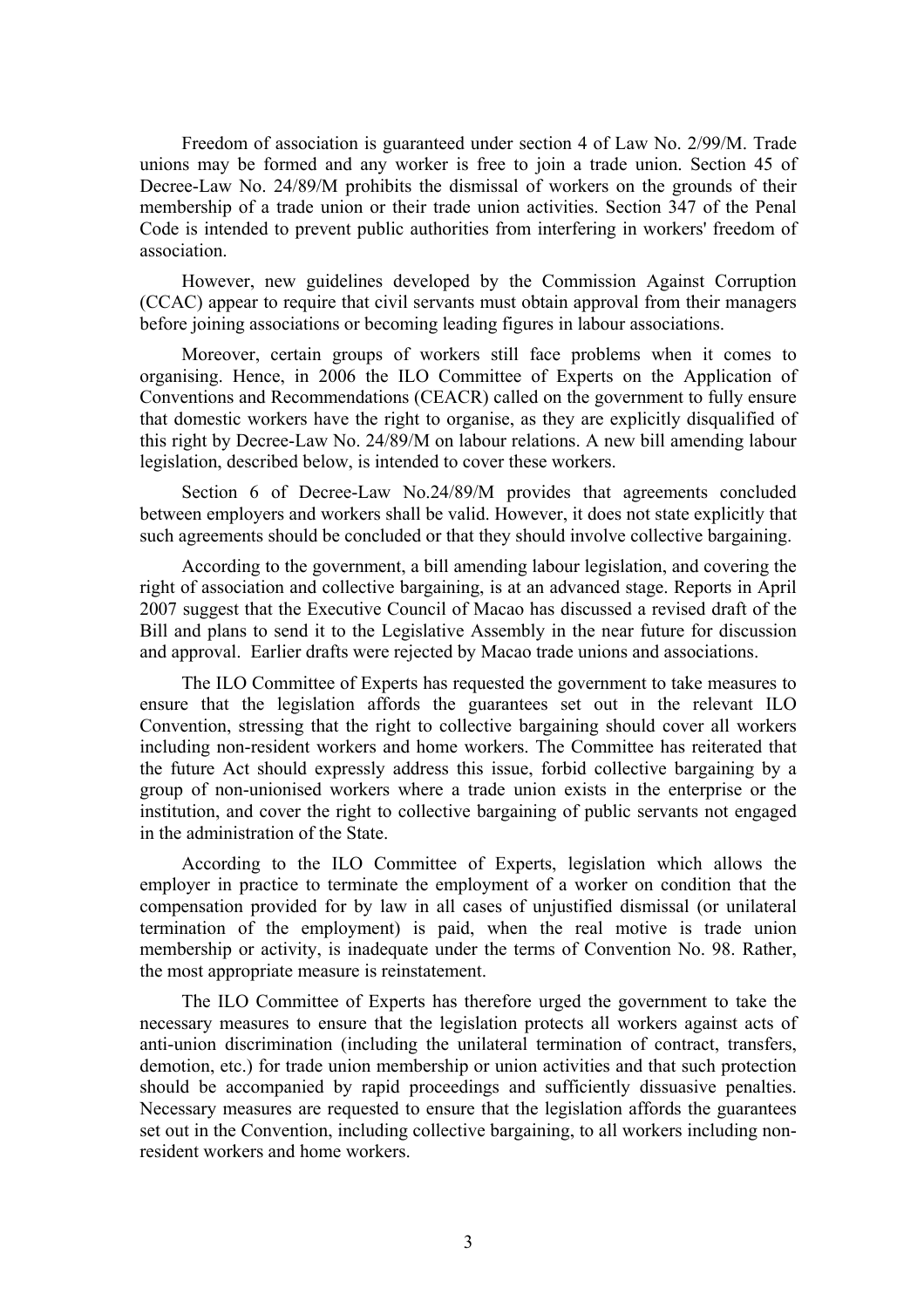While the right to strike is supposed to be protected by law, there is no legal protection against retribution by employers for involvement in strike action. Striking workers may therefore be easily dismissed during or after industrial action, regardless of the negotiated outcome.

This was evident in the Sands Casino dispute in October 2004, as reported by the ITUC/GUF/HKCTU/HKTUC Hong Kong Liaison Office (IHLO). Over 20 cleaners working at the Sands Casino staged a brief strike on 3 October 2004, six months after the casino opened. The cleaners walked out after two union officials were fired in a pay dispute with one of the casino's contractors. The union officials were the chair and vice chair of the Macao Cleaning Workers union. They had been fired after objecting to the contractor's demand that 60 workers reimburse their wages for hours that were not logged due to a technical problem with a timecard machine that had stopped working. After the firing of the union officials, the company dropped its demand for reimbursement of the wages but nevertheless refused to reinstate the two officials. Their union has since filed a complaint to the Labour Affairs Bureau, accusing the company of anti-trade union discrimination.

The ILO Committee of Experts has recognised the problems with regard to the right to strike and has urged the government to guarantee this right to all workers, with the only possible exception being those in essential services in the strict sense of the term and public servants exercising authority in the name of the State.

#### *Summary*

*Freedom of association and the right to organise are guaranteed by the law in Macao. There are, however, many limitations to these rights in practice. Moreover, workers are not sufficiently protected against anti-union discrimination.* 

# **II. Discrimination and Equal Remuneration**

Both ILO Convention No. 100 (1951) concerning Equal Remuneration and ILO Convention No. 111 (1958) concerning Discrimination (Employment and Occupation) have been applicable to the Macao Special Administrative Region since December 1999.

Equal opportunity legislation, applicable to all public and private organisations, stipulates that women must receive equal pay for equal work, prohibits discrimination based on sex or physical ability, and establishes penalties for employers who violate these guidelines.

According to the Macao government although the principle of nondiscrimination between men and women is firmly entrenched in the daily lives of workers, further work is required to raise awareness and monitor compliance with the principle of equal remuneration.

At present there are no statistics in Macao of sufficient quantity or quality to permit a detailed breakdown of earnings by sex. However, even existing estimates show remarkable differences regarding salaries between men and women, especially in unskilled jobs where the average monthly salary earned by men in 2003 was MOP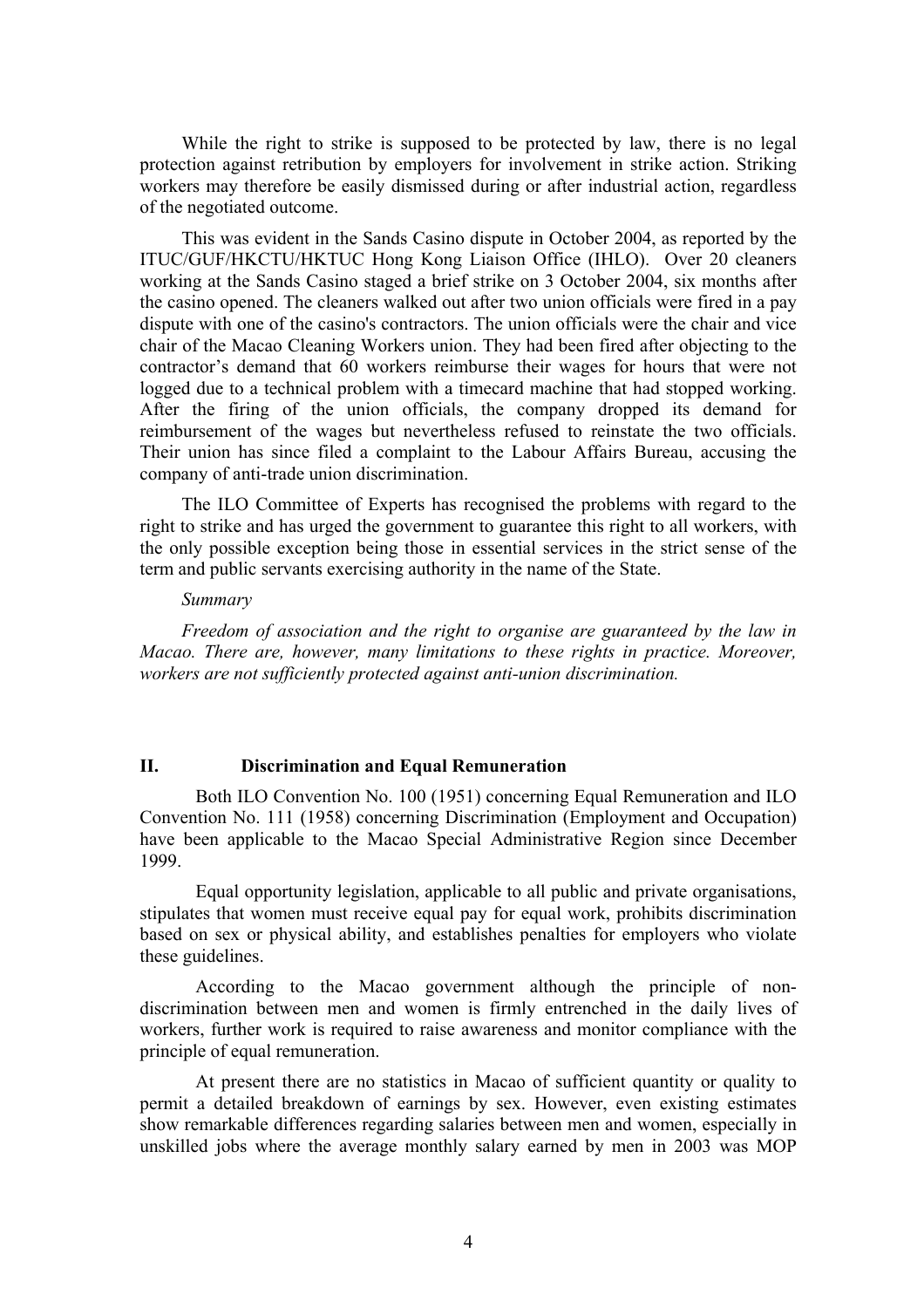5,732 (US\$ 711.7) whereas unskilled women earned MOP 3,888 (US\$ 482.7) – a difference of about 50%.

A full analysis of the position and pay of men and women in all job categories within and between the various sectors is required to permit an adequate evaluation of the nature, extent and causes of the pay differential between men and women and to measure the progress achieved in implementing the principles of the Conventions.

There has been some improvement regarding the balance between men and women in positions of responsibility in the public sector, but progress in this regard in the private sector has been slower.

There is a lack of specific legislation prohibiting sexual harassment in employment and occupation. The government has been urged by the ILO Committee of Experts to take appropriate measures to address sexual harassment in employment and occupation, including the adoption of legislation that prohibits both quid pro quo harassment (i.e. harassment that forces a worker to choose between giving in to sexual demands or losing a job or job benefits) and hostile work environments.

Recently, the government created a 'Consultative Commission for Women's Affairs' whose purpose, amongst others, is to promote women's rights and interests, contribute to the realisation of women's opportunities and encourage their full participation in the labour market.

Migrant workers make up more than one tenth of the population and 21 percent of the workforce. About 60 percent of the migrant workers are from mainland China, 10 percent from Hong Kong and the rest from South East Asia and other regions. They are denied the most basic forms of protection. Although migrant workers usually have employment contracts, they have no right to collective bargaining and no effective legal recourse in the case of unfair dismissal. While they are entitled to compensation as a result of dismissal before the termination of their contracts, it is common practice for migrant workers to be issued with short-term contracts under which the non-renewal of the contract amounts to dismissal.

Illegally imported workers from southeast Asia and mainland China mainly work in construction, small & medium enterprises and as domestic helpers. The use of illegal (and hence unprotected) labour results in regular crackdowns by the Macao authorities. With the increasing number of construction projects (primarily for casinos and hotels) there has been a relaxation of regulations allowing the importation of labour from the mainland. Many unions and other groups have been trying to ensure that the use of imported labour does not unduly affect wage rates for local workers and that migrants are covered by union bodies.

A new Bill has apparently been given to the Executive Council regulating the employment of imported labour, which it is to start to review it soon.

#### *Summary*

*Discrimination against women is a problem in Macao, especially concerning remuneration. There is considerable evidence that women earn less than their male counterparts for the same type of work. Migrant workers are denied the most basic forms of protection.*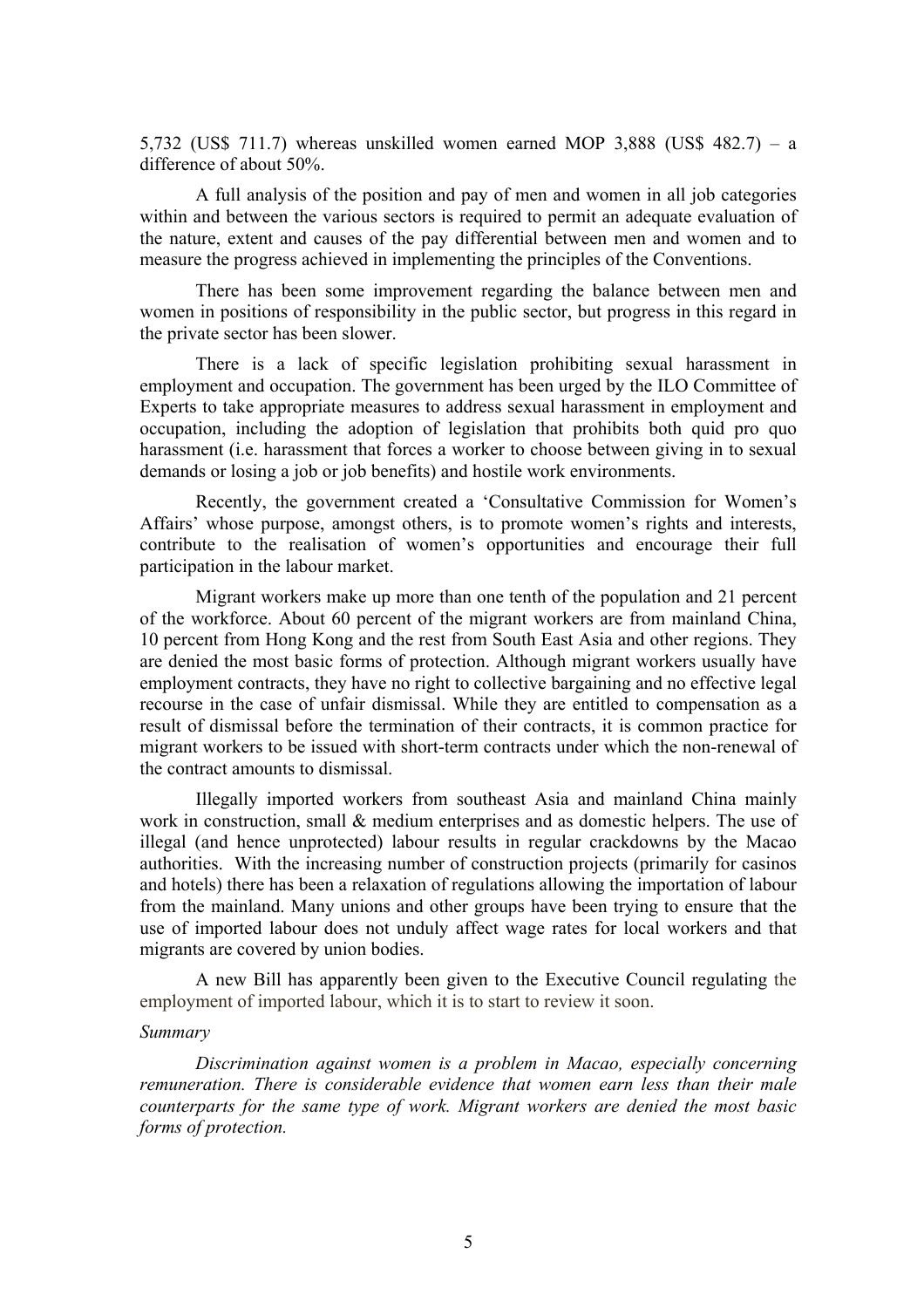## **III. Child Labour**

ILO Convention No. 138 (1973) on Minimum Age and ILO Convention No. 182 (1999) on the Worst Forms of Child Labour are both applicable to the Macao Special Administrative Region.

In Macao the age of compulsory schooling is 15 years (section 2(a) of Decree No. 11/98) and the age of admission to employment or work is set at 16. If compulsory schooling comes to an end before the young persons are entitled to work, there may therefore be a period of enforced idleness, as noted by the ILO CEACR.

The employment of minors aged between 14 and 16 is permitted on condition that the minor's good health is proved by a medical certificate and that this certificate is revised once a year. According to the government, such cases are restricted to seasonal labour during school holidays, and are not permanent in nature. The Report on Employment Survey 2005 prepared by the Statistics and Census Bureau indicated a total labour force of 6,432 children aged 14-19 in the country, of which 5,415 were employed in hotels, restaurants and similar activities and in construction work. The principal reason for entering into the labour force was completion of studies or discontinuation of studies.

In July 2005 the Labour Department Inspectorate conducted a special inspection specifically aimed at enforcing child labour laws. During this inspection 476 companies were visited, and 17 were found to have violated child labour laws by employing 29 minors ages 14 to 16.

Despite this, the government has stated that since there are no cases of violations of the law on child labour, there is no need to regulate the laws concerning the employment of persons less than 16 years of age on light work. The ILO Committee of Experts, however, has recalled that as work by children below the minimum age of 16 years is permitted by law, the activities permitted and the hours and conditions under which such work can be performed need to be regulated in order to be in line with the provisions of the ILO Minimum Age Convention (No. 138).

In particular, the minimum age for admission to hazardous work and their definition has still to be regulated by law. According to the government, the new Labour Law will specifically stipulate the places and types of dangerous work to which the admission of minors will be prohibited or subjected to limitations.

Furthermore, the government was recently requested by the ILO Committee of Experts to indicate the necessary measures taken to secure the prohibition of the sale and trafficking of children less than 18 years of age for labour exploitation.

#### *Summary*

*Under certain conditions, work by children below the minimum age of 16 years is permitted by law. There is evidence of some degree of violation of child labour laws in Macao.*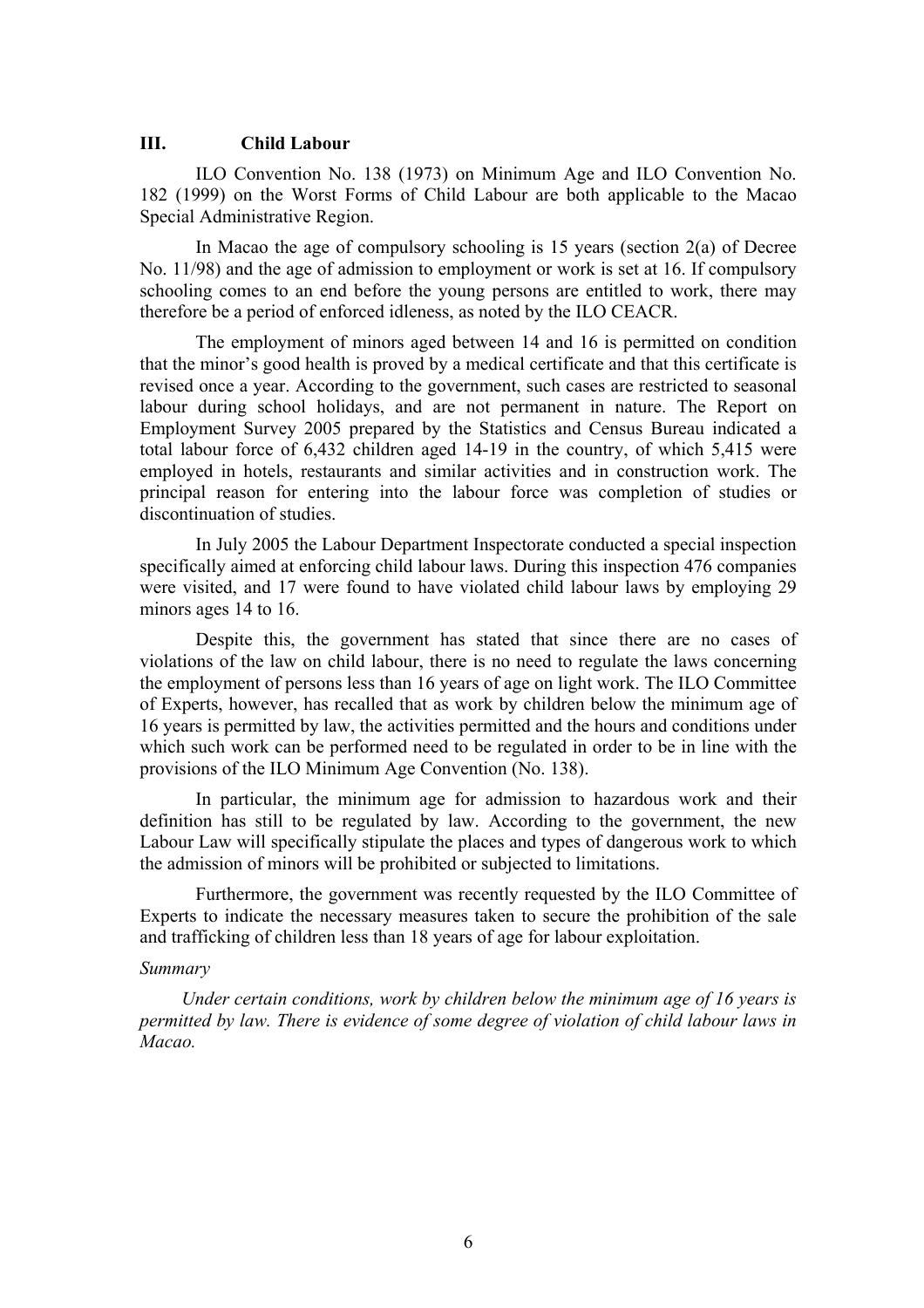## **IV. Forced Labour**

Both ILO Convention No. 29 (1930) concerning Forced Labour and ILO Convention No. 105 (1957) on the Abolition of Forced Labour were ratified by Macao in 1999.

Forced labour is prohibited by law. Under section 14(1) of Law No. 2/93/M concerning public meetings and demonstrations, violations of restrictions imposed by this Law are punishable as a criminal act of "qualified disobedience", which involves sanctions of imprisonment for a term of up to two years. According to section 52 of Law-Decree No. 40/94/M on deprivation of liberty and section 27 of Decision No. 8/GM/96 establishing regulations of the Coloane Prison establishment, prisoners are required to perform labour. In relation to this, the ILO Committee of Experts has emphasised that Convention No. 105 prohibits the use of forced or compulsory labour as a punishment for holding or expressing political views or views ideologically opposed to the established political, social or economic system.

Forced labour may not be used as a means of labour discipline, according to Convention No. 105. However, under section 350 of the Macao Penal Code, a negligent attitude of a public official towards their duties which blocks the proper functioning of a public service is punishable with imprisonment for a term of up to one year, which involves compulsory prison labour.

According to the United Nations Committee on Economic, Social and Cultural Rights trafficking in women and children for sexual exploitation is a serious problem in Macao. Prosecution of traffickers generally has not been effective. The Committee has called on the Macao government to make concerted efforts to combat the phenomenon of trafficking in persons and ensure that victims of trafficking have access to crisis centres where they can receive assistance.

Most females in Macao's sizeable sex industry come from the interior regions of China or Mongolia, though a significant number also come from Russia, Eastern Europe, Thailand, and Vietnam, according to the US State Department. There is evidence that some are deceived or coerced into sexual servitude, often through the use of debt bondage.

# *Summary*

*Trafficking in women and children for sexual exploitation is a serious problem in Macao. Prosecution of traffickers generally has not been effective. Moreover, in some circumstances prison labour does not comply with Convention No 105.*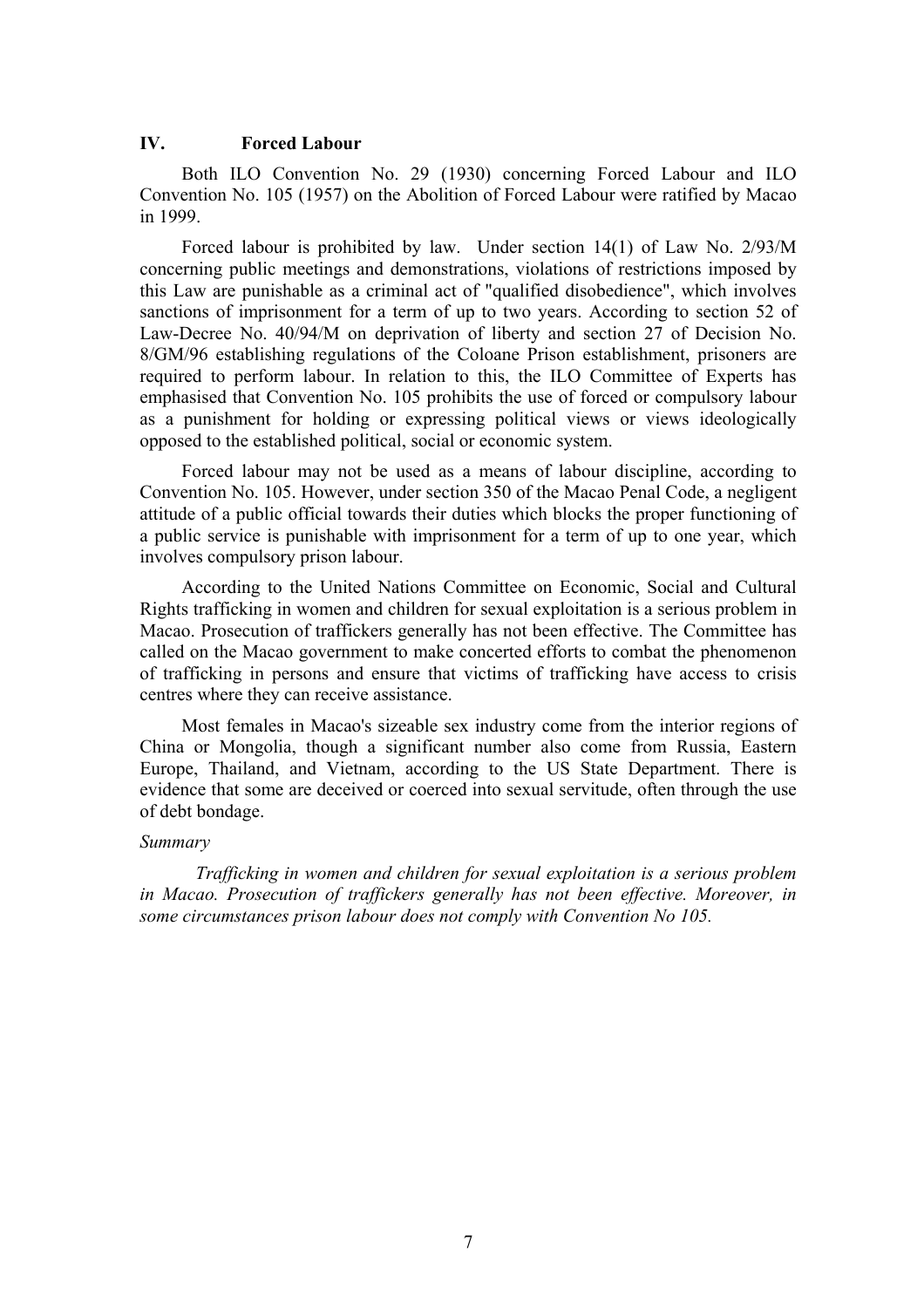## **Conclusions and Recommendations**

- 1. The Macao authorities should review their labour legislation in order to ensure its conformity with the eight ILO conventions on core labour standards that are applicable to Macao. In particular, the new Bill amending labour legislation, and covering the right of association and collective bargaining, must comply fully with the relevant international labour conventions.
- 2. Trade unionists and workers in Macao are insufficiently protected from acts of anti-union discrimination. As a result, workers are often unable to exercise their freedom to join and form trade unions or to conduct union activities. The authorities must ensure the effective protection of workers exercising these rights.
- 3. If employers are unwilling to negotiate a collective agreement, or not willing to abide by the terms of an existing agreement, workers have no legal ability to exercise the right to collective bargaining enshrined in ILO Convention No. 98. The authorities in Macao must ensure that the aforementioned new Bill enables workers to have this right.
- 4. Adequate legal protection is required against retribution by employers for involvement in strike action.
- 5. Determined steps are needed to end gender discrimination including the disparity in wages between men and women, particularly among low skilled and low paid workers. The authorities should take measures to ensure that women are fairly represented in positions of responsibility and that women earn the same as men doing similar work by implementing the principle of equal pay for work of equal value.
- 6. The government must take urgent measures to improve the rights and conditions for migrant workers. It is essential that the new bill that has apparently been given to the Executive Council regulating the employment of imported labour cover all such rights.
- 7. Legislation prohibiting sexual harassment in employment and occupation must be drawn up and adopted.
- 8. Regarding legally permissible work by children, the activities permitted and the hours and conditions under which such work can be performed need to be regulated in line with the provisions of the ILO Minimum Age Convention. This is particularly urgent regarding the regulation of hazardous work.
- 9. The authorities must take further and effective steps to address the problem of trafficking in persons for the purpose of sexual exploitation.
- 10. In line with the commitments accepted by Macao at the Singapore WTO Ministerial Conference and China's obligations as a member of both the WTO and the ILO, regular reports should be provided to the WTO and the ILO on legislative changes and implementation programmes with regard to all the core labour standards.
- 11. The WTO should draw to the attention of the authorities of Macao the commitments they undertook to observe core labour standards at the Singapore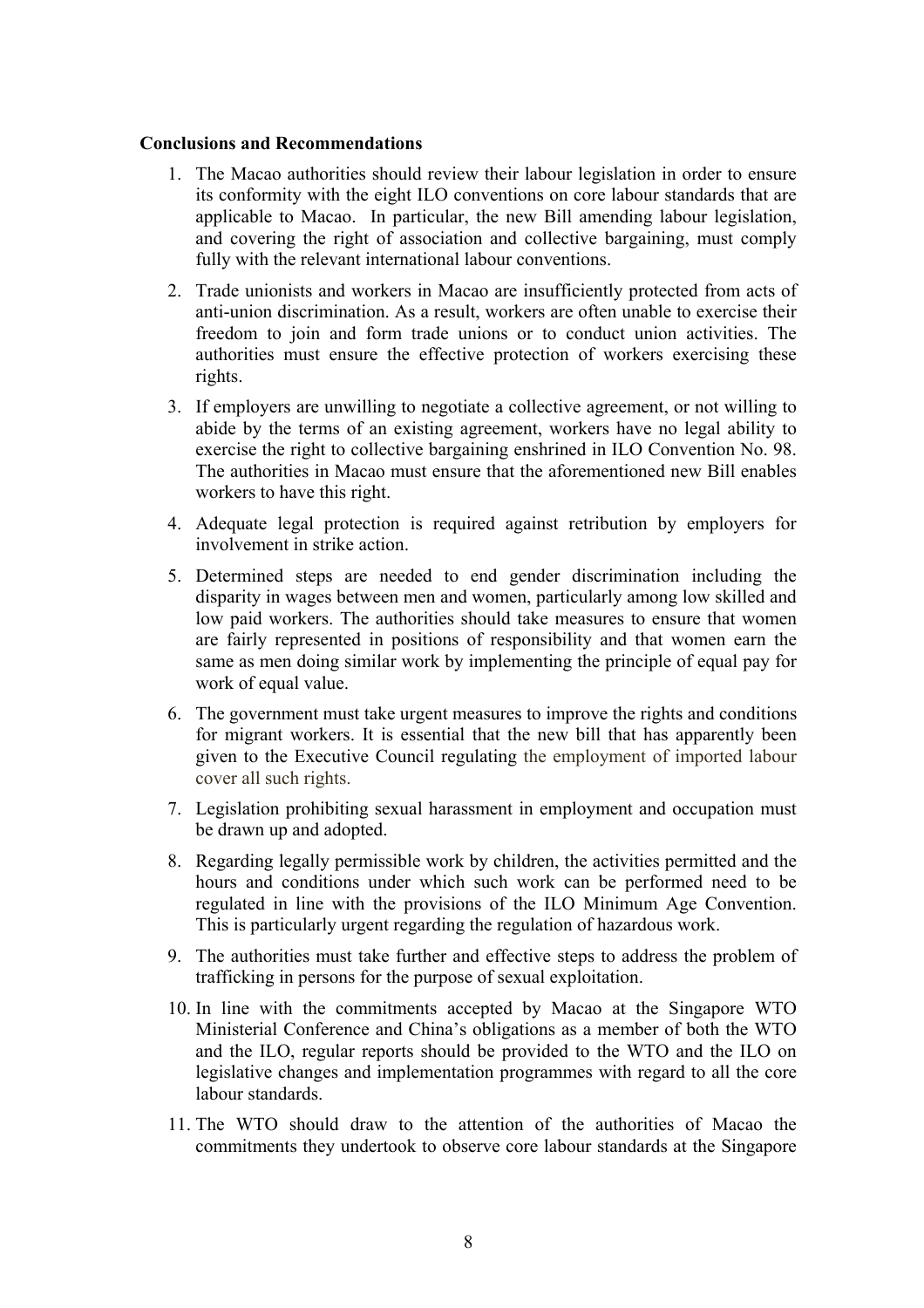and Doha WTO Ministerial Conferences. The WTO should request the ILO to intensify its work in these areas and provide a report to the WTO General Council on the occasion of the next trade policy review.